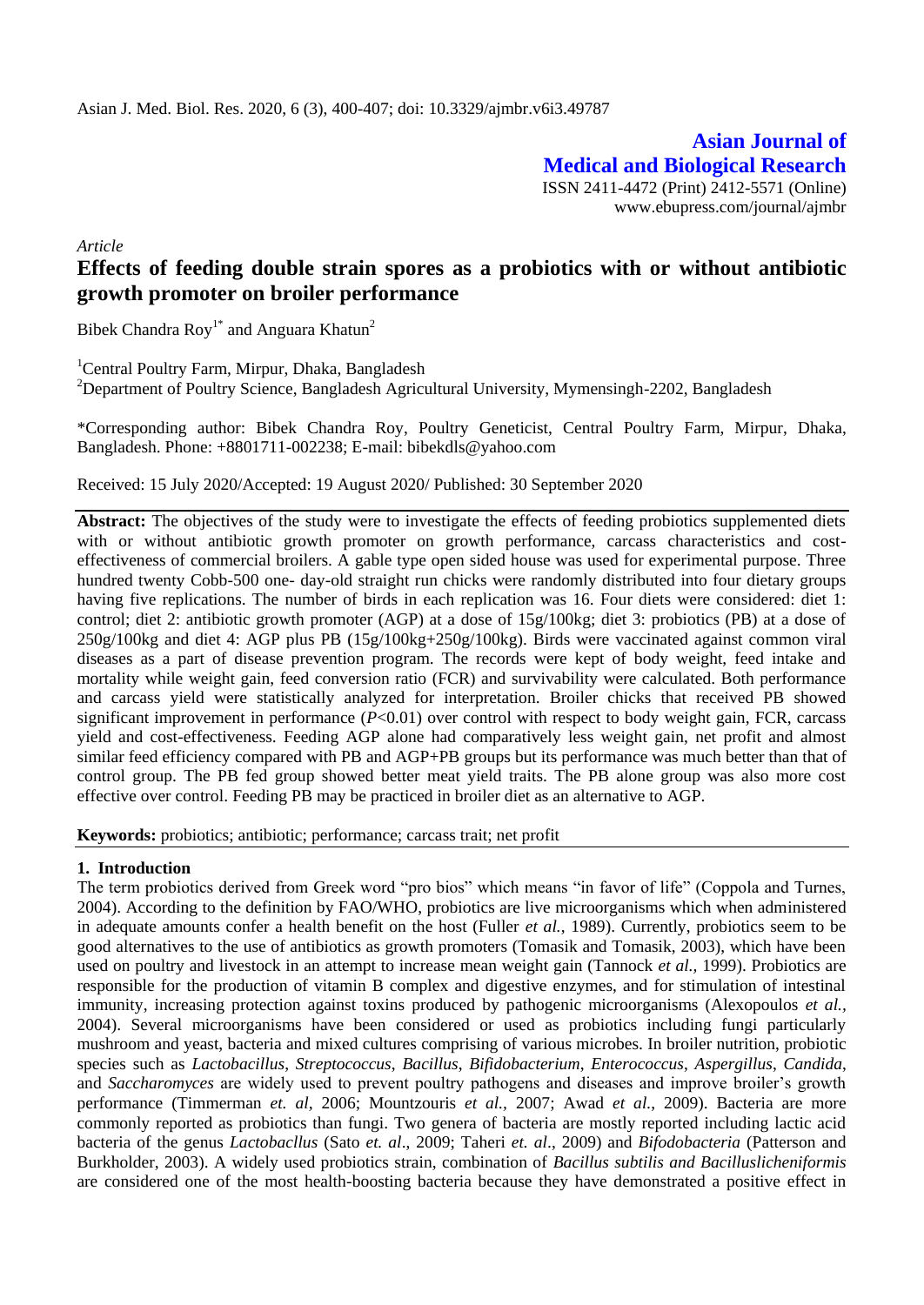aiding nutrient digestion and absorption in the host's body (Scgarrd and Demark, 1990). The use of *Bacillus subtilis* and *B. licheniformis*s pores as a probiotics or a direct-fed microorganisms could be an alternative to adding medicine to feed in the prevention and treatment of broiler chickens' necrotic enteritis under commercial like conditions (Knap *et al.* 2010). Therefore, when used as a poultry growth promoter, these spores added to feed could enhance broiler chicken's digestibility and performance parameters by creating the favorable conditions for beneficial bacteria (Steiner *et al.*, 2006). Since there have been a few investigations on combine effects of *Bacillus subtilis* and *B. licheniformis* in poultry, little information is available on its impact on nutrient metabolism and histological alterations to intestine in chickens so, to further prove the potential of these bacterial spore containing probiotics in improving broiler performance, this experiment investigated the effect of probiotics (combination of *Bacillus subtilis* and *B. licheniformis)* supplemented in feed with or without an antibiotic growth promoter. Keeping this view in mind, the present research work was undertaken to investigate the growth performance, carcass characteristics and cost-effectiveness of broilers fed probiotics supplemented diets with or without an antibiotic growth promoter.

#### **2. Materials and Methods**

#### **2.1. Experimental site, birds' diet and management**

The experiment was conducted at Bangladesh Agricultural University Poultry Farm, Mymensingh. The duration of the research work was 35 days. A total of 320 one day-old straight run Cobb-500 commercial broiler chicks were considered for this research work. The experimental broiler chicks were equally and randomly divided and distributed into four dietary groups and each group was replicated to five subgroups. Corn-soya based diet was supplied. The broiler diet was formulated for two phases (starter and grower). Starter diet was provided from  $1<sup>st</sup>$ day to  $21<sup>st</sup>$  days and grower diet was provided from  $22<sup>nd</sup>$  day to  $35<sup>th</sup>$  days. Both types of diets were supplied in mash form. The nutrient requirements (ME, CP, CF, EE, Ca, P, Lysine and Methionine) were satisfied as per requirement as recommended for Cobb-500 broiler strain diet. The first group of chicks were maintained control diet whereas, second, third and fourth group of chicks received control diet with AGP, control diet with probiotics and control diet with AGP plus probiotics respectively. The ingredient and nutrient composition of the basal diet is presented in Table 1and 2. The area of the room was 400 sq. ft. The floor space allowed for each bird was 1 sq. ft. to ensure comfort of the birds. The room was partitioned by using wire net and bamboo materials. Fresh and dry rice husk was used as litter materials at a depth of about 5cm. The broiler was exposed to a continuous lighting of 23hours and a dark period of 1 hour in each 24 hours of photoperiod. One round tube feeder and one round drinker were provided in each pen. All birds were vaccinated against infectious bronchitis and Newcastle disease by MA5+Clone30 on day 5. On day 10, vaccination was done against IBD and booster dose was performed on d 17 by GM97, whereas the vaccination with the booster dose of Newcastle disease was done by Clone30 at day 21. Vaccines were collected from Intervet BV (Netherlands), Hipra (Spain) and administered according to manufacturers' recommendation. A strict biosecurity was maintained throughout the experimental period.

#### **2.2. Experimental sample**

#### **2.2.1. Antibiotic growth promoter (AGP)**

The trade name of antibiotic growth promoter used in the experiment was "Lincoplex" containing 2.2% Lincomycin and manufactured by an Indian Company named "Starvet". This product was imported in Bangladesh by "Century Agro. Co. Ltd."

#### **2.2.2. Double strain probiotics- (A combination of** *Bacillus subtilis* **and** *Bacillus licheniformis)*

Double strain probiotics has been manufactured by one of the Korean companies named "Shinil Biogen Company Limited." and imported in Bangladesh by "Pharma and Firm Company Limited." Dhaka, Bangladesh. This probiotics contains *Bacillus subtilis* CH201 ( $4x10^{10}$  CFU/g) and *Bacillus licheniformis* ( $4x10^{10}$  CFU/g). According to manufacturer, dose of the product for broiler is 250g/100 kg feed.

#### **2.3. Processing of broilers**

At the end of the trial, one male and one female broiler having near to pen average weight were taken from each pen for recording meat yield parameters. The birds were killed and allowed to bleed for 2 minutes and immersed in hot water  $(51-55^{\circ}\text{C})$  for 120 seconds in order to loose the feathers. The feathers were removed by hand pinning. This was done manually. Then head, shank, viscera, giblet (heart, liver and gizzard) and abdominal fat were removed for determination of meat yield parameters. Dressed broilers were cut into different parts such as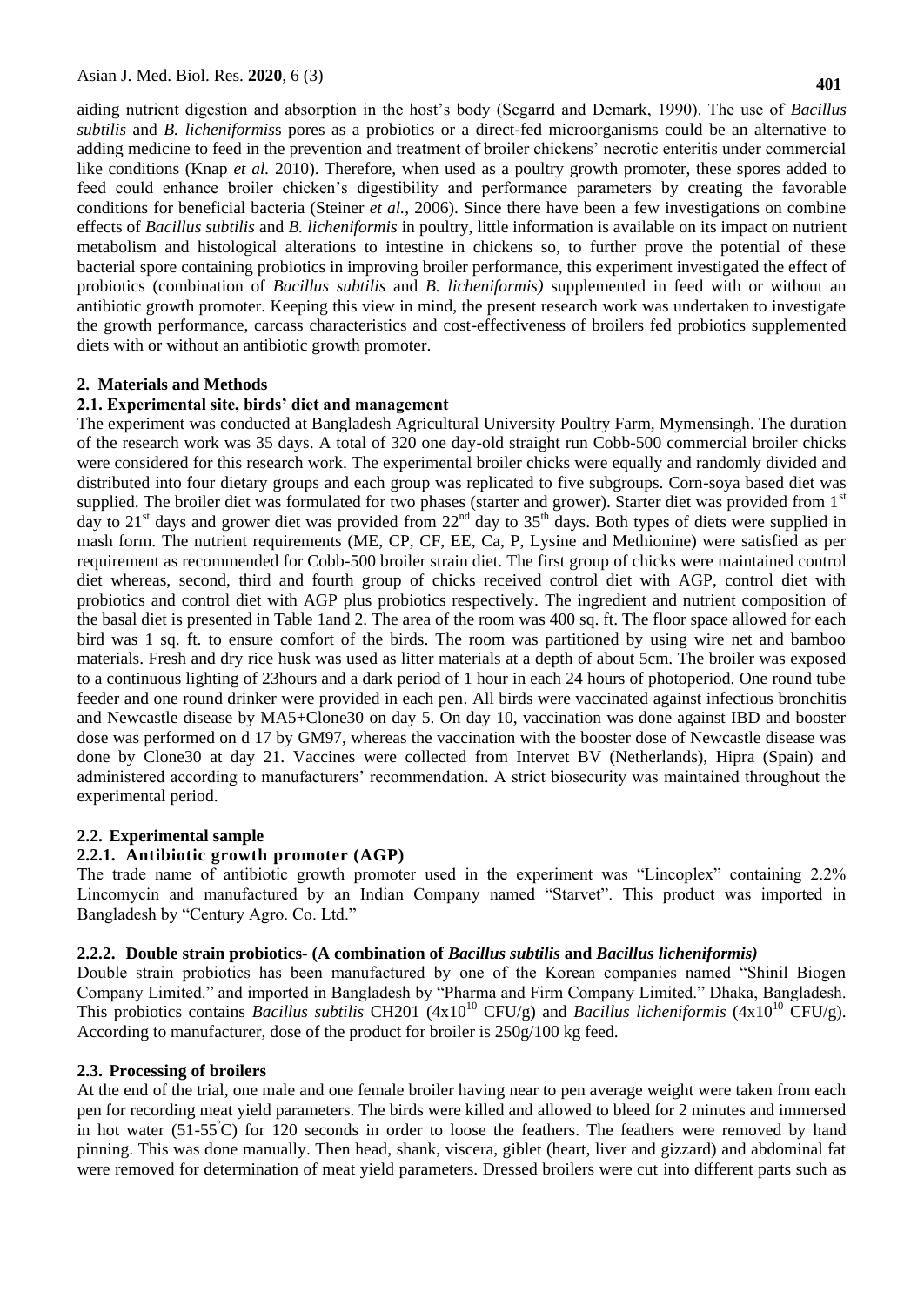breast, thigh, drumstick, wing and back. Finally, every cut-up part was weighed and recorded for male and female broiler of all replications.

## **2.4. Methods of cost benefit analysis**

Cost of production was calculated based on some specific items such as chicks, feed, vaccine, test ingredients and casual labor. Cost of heads was widely varied due to fluctuating market price. The total production cost per bird and per kg bird was calculated. The additional cost incurred for test ingredients was also taken into consideration for calculating cost benefit. The profit or loss was calculated by deducting the production cost per kg broiler and market price of per kg broiler.

## **2.5. Data collection**

All data of body weight, feed consumption, feed conversion ratio and survivability were recorded on days 7, 14, 21, 28 and 35. At the end of the trial, carcass measurements data were also collected. During the experimental period, the temperature and relative humidity of the experimental house were recorded four times in a day (6.00 AM, 2.00 PM, 6.00 PM, 11.00 PM) with the help of an automatic thermo-hygrometer. At the end of the experiment the dressing percentage of the broiler was calculated as the dressed weight divided by final body weight of the broiler.

## **2.6. Data analysis**

Data of body weight, body weight gain, feed consumption, feed conversion ratio (FCR), livability and edible meat characteristics of male and female broilers were subjected to analysis of variance (ANOVA) in a completely randomized design (CRD) employing SAS (2008, version 9.1) statistical computer package programme.

## **3. Results**

### **3.1. Growth performance**

Productive performance of broiler receiving feed supplemented with probiotics or antibiotic or their combination are shown in Figure. At the end of 35 days of age, the highest FLW (2014.50g/b) was found in broilers fed with both antibiotic growth promoter and probiotics (AGP+PB). This was followed by broiler belonging to probiotics (1913.06g/b), antibiotic (1848.25g/b) and control group (1707.20g/b) respectively. However, broiler receiving either probiotics or antibiotic or both weighed significantly higher than that of control  $(P<0.01)$ . The difference with regard to live weight and live weight gain among AGP, PB and AGP + PB were also significant (*P*<0.01) (Figure 1). The average FI pattern of the broilers of different treatment groups which was differed significantly ( $P<0.01$ ). Highest amount of feed was consumed by AGP+PB fed group and lowest amount of feed was consumed by AGP fed group. Both AGP and PB containing groups consumed similar amounts of feed and there was no significant difference between them but they are significantly (*P*<0.01) differed from control and AGP+PB supplemented diet (Figure 2). Differences in cumulative feed conversion ratio of broiler of different dietary groups differed significantly (*P*<0.01). The lowest value was obtained for birds that received probiotics (Figure 3). PB, AGP+PB and AGP supplemented groups showed almost similar but improved efficiency that differed from control group  $(P<0.01)$ . AGP, PB and AGP+PB receiving groups had 100% survivability while the survivability of the control group was 97.33%.

### **3.2. Edible meat yield characteristics**

Meat yield data are presented in Table 3. The analyzed data in the table indicates that the treatments had no significant effect (*P*>0.05) on live weight, dressing percentage, thigh, wing and heart weight of the experimental birds. On the other hand, highly significant (*P*<0.01) differences were obtained in breast meat, abdominal fat content and head weight among different treatments. Highest and lowest breast meat weight was recorded in PB and control group respectively. There was a tendency of increased breast meat content in both PB and AGP+PB groups which had highly significant (*P*<0.01) effect compared to control group. Higher abdominal fat was determined in control group while lower was in PB group. Also, significant differences (*P*<0.05) were found on liver, drumstick, and gizzard weight among the dietary groups.

### **3.3. Cost benefit analysis**

The cost benefit analysis of feeding AGP and PB is shown in Table 4. The additional cost was incurred 0.37, 0.114 and 0.484 BDT (Bangladeshi Taka) for AGP, PB and AGP+PB fed group respectively. For per bird, total cost of production was maximum (@BDT 173.19) in AGP+PB group and minimum (@ BDT 164.27) in AGP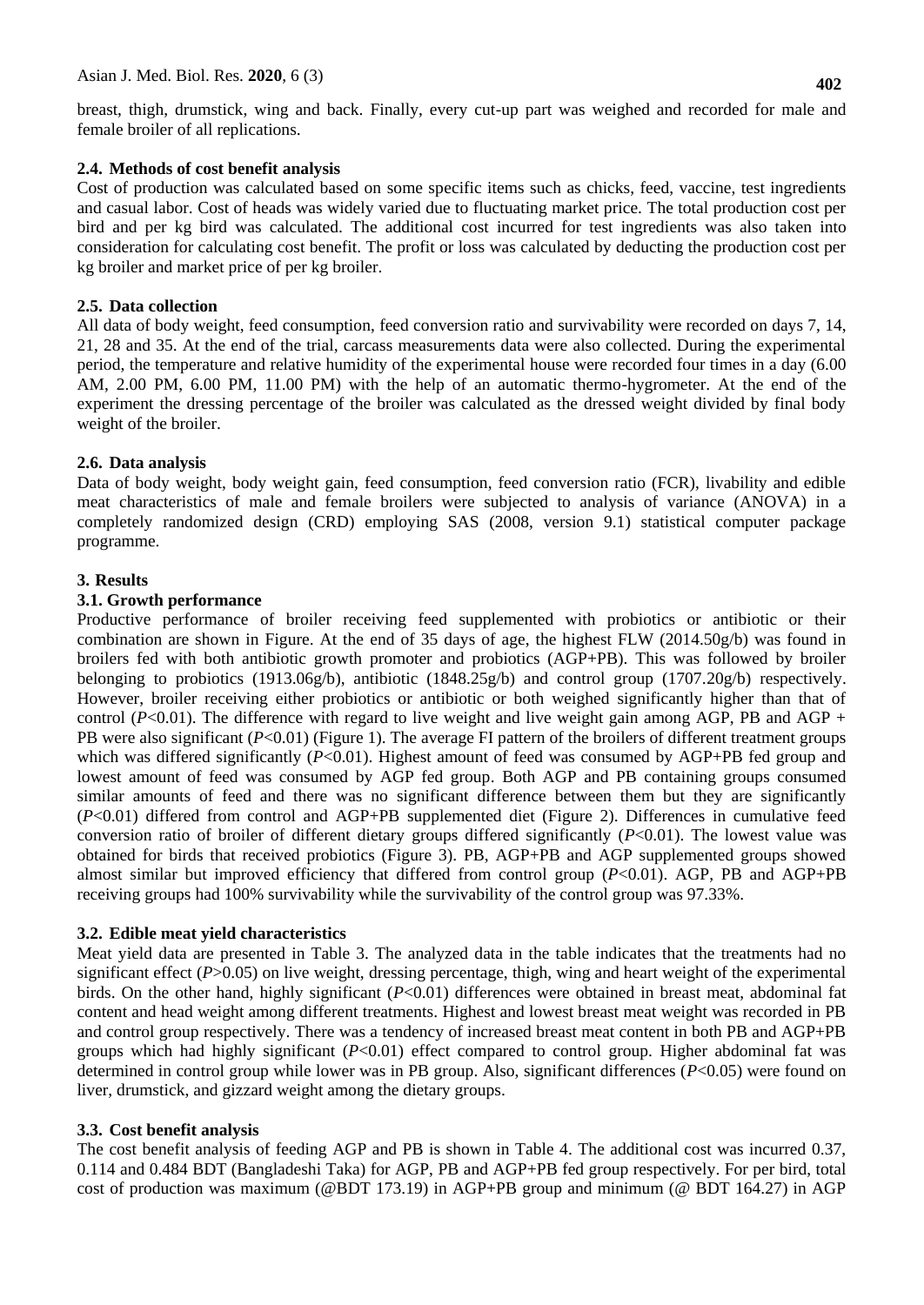supplemented group. The total cost of production for per kg body weight was highest (@ BDT 97.54) in control group and lowest (@ BDT 85.75) in AGP+PB group. In terms of per bird and per kg body weight, the profit was maximum in AGP+PB treated group. The supplementation of AGP+PB fed group was more profitable over the control group.

| Ingredients $(\% )$ | Starter diet (0-21d)     |            |       |          | Grower diet (22-35d) |            |       |          |
|---------------------|--------------------------|------------|-------|----------|----------------------|------------|-------|----------|
|                     | <b>Control</b>           | <b>AGP</b> | PB    | $AGP+PB$ | <b>Control</b>       | <b>AGP</b> | PB    | $AGP+PB$ |
| Corn                | 51.16                    | 51.16      | 51.16 | 51.16    | 61.45                | 61.45      | 61.45 | 61.45    |
| SM 44%              | 41.71                    | 41.71      | 41.71 | 41.71    | 31.63                | 31.63      | 31.63 | 31.63    |
| Soya oil            | 3.38                     | 3.38       | 3.38  | 3.38     | 3.10                 | 3.10       | 3.10  | 3.10     |
| <b>DCP</b>          | 1.63                     | 1.63       | 1.63  | 1.63     | 1.725                | 1.725      | 1.725 | 1.725    |
| CaCO <sub>3</sub>   | 0.953                    | 0.953      | 0.953 | 0.953    | 0.94                 | 0.94       | 0.94  | 0.94     |
| <b>NaCl</b>         | 0.273                    | 0.273      | 0.273 | 0.273    | 0.27                 | 0.27       | 0.27  | 0.27     |
| NaHCO <sub>3</sub>  | 0.23                     | 0.23       | 0.23  | 0.23     | 0.23                 | 0.23       | 0.23  | 0.23     |
| DL-Met.             | 0.305                    | 0.305      | 0.305 | 0.305    | 0.25                 | 0.25       | 0.25  | 0.25     |
| L-Lysine            | 0.05                     | 0.05       | 0.05  | 0.05     | 0.11                 | 0.11       | 0.11  | 0.11     |
| L-threonine         | 0.03                     | 0.03       | 0.03  | 0.03     | 0.04                 | 0.04       | 0.04  | 0.04     |
| Premix              | 0.25                     | 0.25       | 0.25  | 0.25     | 0.25                 | 0.25       | 0.25  | 0.25     |
| AGP                 | $\overline{\phantom{a}}$ | 0.015      | ۰     | 0.015    | -                    | 0.015      | -     | 0.015    |
| PB.                 | ۰                        | -          | 0.25  | 0.25     | -                    | -          | 0.25  | 0.25     |

#### **Table 1. Ingredient composition of broiler starter and grower ration.**

SM=soybean meal, CaCo3=calcium carbonate, Met=methionine, AGP=antibiotic growth promoter, PB=probiotics, AGP+PB=antibiotic growth promoter+probiotics. DCP= Di Calcium Phosphate, NaCl=Sodium Chloride, NaHCO<sub>3</sub> = Sodium bi Carbonate, AGP= Antibiotic growth promoter.

#### **Table 2. Nutrient composition of diet.**

| <b>Parameter</b>         | Starter diet (0-21 days) | Grower diet (22-35 days) |
|--------------------------|--------------------------|--------------------------|
| $ME$ (kcal/kg)           | 3000                     | 3100                     |
| Crude protein $(\%)$     | 23.43                    | 20.38                    |
| Ether extract $(\% )$    | 2.70                     | 2.89                     |
| Crude fiber $(\%)$       | 2.66                     | 2.55                     |
| Lysine $(\%)$            | 1.24                     | 1.06                     |
| Methionine (%)           | 0.32                     | 0.291                    |
| Met+Cystine $(\%)$       | 0.64                     | 0.57                     |
| Calcium $(\%)$           | 1.05                     | 0.90                     |
| Available Phosphorus (%) | 0.50                     | 0.45                     |

ME=metabolizable energy, kcal=kilo calorie, kg=kilogram, %=percentage, Met= methionine

| Table 3. Some edible meat yield characteristics of broilers fed on probiotic with or without antibiotic |  |  |  |  |  |  |
|---------------------------------------------------------------------------------------------------------|--|--|--|--|--|--|
| growth promoter (0-35 days).                                                                            |  |  |  |  |  |  |

| <b>Variable</b>   |                       | of<br>Level             |                       |                        |              |
|-------------------|-----------------------|-------------------------|-----------------------|------------------------|--------------|
|                   | <b>Control</b>        | AGP                     | PB                    | $AGP+PB$               | significance |
| LW(g/b)           | $1990 \pm 29.60$      | $2061 + 49.20$          | $2113 \pm 61.70$      | $2144 + 74.74$         | <b>NS</b>    |
| $DP\%$            | $68.39 \pm 1.15$      | $69.77+0.44$            | $69.47 \pm 0.56$      | $68.56 \pm 0.61$       | <b>NS</b>    |
| Thigh $(g)$       | $141 + 2.92$          | $147 + 4.06$            | $148 \pm 3.53$        | $149.2 \pm 4.07$       | <b>NS</b>    |
| Drumstick $(g)$   | $96^{b} \pm 1.87$     | $96.80^{ab} \pm 2.60$   | $107.0^{\circ}$ +4.64 | $102^{ab} \pm 3.74$    | $\ast$       |
| Breast meat $(g)$ | $403.0^{\circ}$ ±4.36 | $491.0^b \pm 10.17$     | $532.0^a \pm 14.70$   | $497.0^{ab} \pm 16.48$ | $***$        |
| Wing meat(g)      | $94.00 \pm 1.87$      | $95.2 \pm 6.04$         | $95.2 \pm 6.04$       | $98 \pm 3.32$          | <b>NS</b>    |
| Head $(g)$        | $25^{bc}$ ±0.00       | $23.8^{\circ} \pm 1.07$ | $32.0^a \pm 1.08$     | $27.2^b \pm 0.97$      | $***$        |
| Liver $(g)$       | $45^b \pm 1.58$       | $49.4^{ab} \pm 2.16$    | $48.6^{ab} \pm 0.98$  | $51^a \pm 1.87$        | $\ast$       |
| Gizzard $(g)$     | $35^b \pm 1.58$       | $35.6^{ab} \pm 2.42$    | $35.4^{ab} \pm 1.29$  | $41^a \pm 1.87$        | $\ast$       |
| Heart(g)          | $9.4 \pm 0.87$        | $11.2 \pm 0.80$         | $12+1.22$             | $12 \pm 0.63$          | <b>NS</b>    |
| AF(g)             | $29.2^{\circ}$ ±1.66  | $10.6^{\rm b}$ ± 1.33   | $3.6^{\circ}$ ± 2.23  | $5.2^{bc}$ ± 2.15      | $***$        |

LW=live weight, DP=dressing percentage, AF=abdominal fat, AGP=antibiotic growth promoter, PB=probiotics, g/b=gram per bird; g=gram, NS= Non-significant, ± Standard Error Mean (SEM). a,b,c Means bearing dissimilar superscript in a row differ significantly, \*\*=( $P$ <0.01), \*=( $P$ <0.05).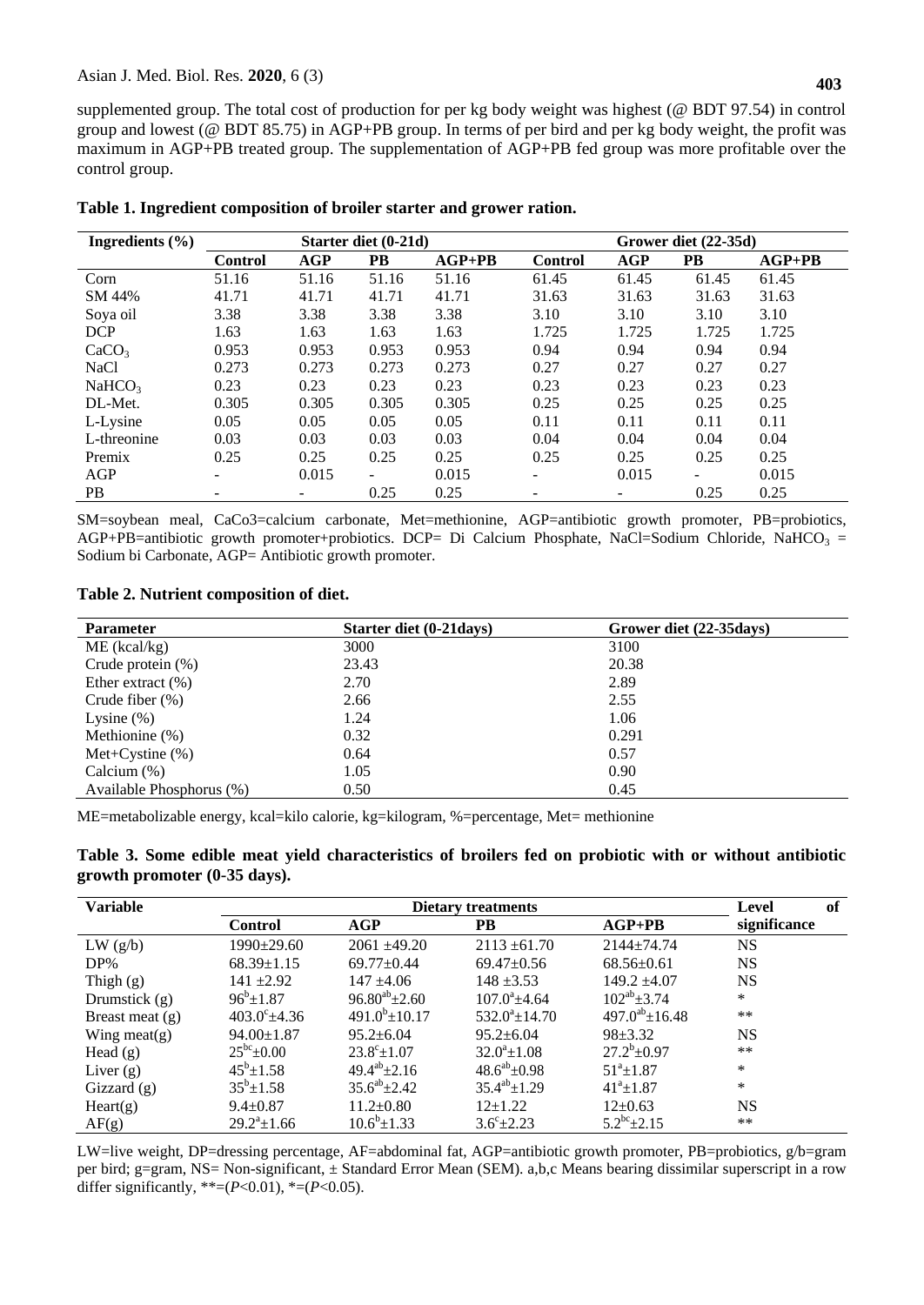|  | Table 4. Cost of production and profit in different dietary treatment groups of broilers. |  |
|--|-------------------------------------------------------------------------------------------|--|
|  |                                                                                           |  |

| <b>Items</b>                                                                           | Control | AGP    | <b>PB</b> | $AGP+PB$ |
|----------------------------------------------------------------------------------------|---------|--------|-----------|----------|
| (a) Feed cost (Tk./bird)                                                               | 102.5   | 100.16 | 101.91    | 108.71   |
| (b) AGP and PB $cost^*$ (Tk./bird)                                                     | ---     | 0.114  | 0.37      | 0.484    |
| $(c)$ Chick cost (Tk./bird)                                                            | 32.0    | 32.0   | 32.0      | 32.0     |
| (d) Other costs (vaccines, litter, disinfectants,<br>transport, labor etc.) (Tk./bird) | 32.0    | 32.0   | 32.0      | 32.0     |
| (e) Total cost $(Tk./bird)$ $(a+b+c+d)$                                                | 166.50  | 164.27 | 166.28    | 173.19   |
| (f) Total cost (Tk./kg body weight)                                                    | 97.54   | 88.83  | 86.73     | 85.75    |
| $(g)$ Sale price (@ BDT 120/kg)                                                        | 247.52  | 267.96 | 277.39    | 292.03   |
| (h) Profit $(Tk/bird)$ (g-e)                                                           | 38.34   | 57.486 | 63.28     | 68.486   |
| $(i)$ Profit $(Tk./kg)$                                                                | 22.47   | 31.11  | 33.08     | 34.00    |
| $(i)$ Profit over control (Tk./bird)                                                   | --      | 19.15  | 24.94     | 30.15    |
| (i) Profit over control $(Tk./kg)$                                                     | --      | 8.64   | 10.61     | 11.53    |

\*AGP @ BDTTk.760/kg, probiotics @ BDT Tk. 185/kg, AGP=antibiotic growth promoter, PB= probiotics, AGP+PB=antibiotic growth promoter + probiotic.  $@=$  at the rate, Tk.=Taka, g=gram, kg=kilogram.



**Figure 1. Final body weight of different dietary treatments.**



**Figure 2. Feed consumption patterns of different treatments.**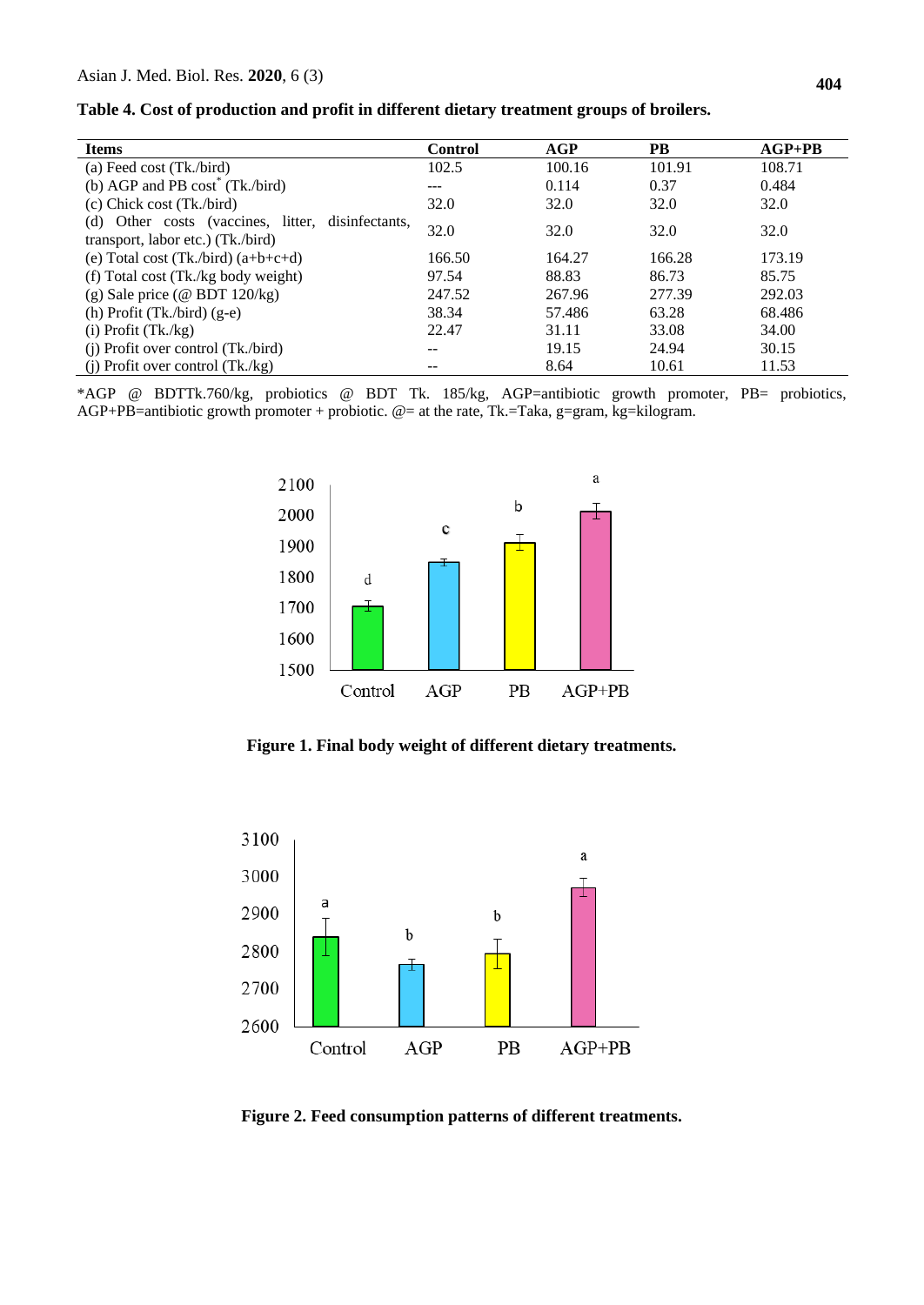

**Figure 3. Feed conversion efficiency patterns of different treatments.** 

#### **4. Discussion**

The results obtained in this study are consistence with the findings of Bai *et al.* (2013). They compared the probiotics treated group with a control, an antibiotic and(antibiotic+ probiotics) treated group and found that antibiotic, probiotics and their combination improved average body weight in broilers during growing period (21-42days) compared with control. Other author Sabatkova *et al.* (2008) compared the efficacy of Avilamycin (AGP) and probiotics (*Bacillus subtilis and B. licheniformis*) to investigate the performance and slaughter yields. They finally reported that the supplementation of probiotics improved  $4-5%$  weight gain ( $P < 0.01$ ). Ahmad and Taghi (2006) also found that body weight gain of broiler, fed supplemented with probiotics (*Bacillus subtilis and B. licheniformis*) were significantly higher during the grower phase (21-42 days) than broiler fed the control diets. Not only that, the finding of this trial is also agreed with Salim *et al.* (2013); Shim *et al.* (2012); Ashayerizadeh *et al.* (2009); O'Dea *et al.* (2006).They also reported that supplementation of probiotics in broiler feed improved body weight and body weight gain significantly. In this study, both the live weight and live weight gain of the broiler of both PB and AGP+PB groups are very close to the Cobb500 commercial broiler's productive performance (Cobb 500 Management Guide, 2010). Comparatively lower feed consumption in probiotics supplemented group was in agreement with the results of Shim *et al.* (2012). They found that birds fed 10 mg/kg avilamycin consumed more (*p*<0.05) feed during the finisher and overall periods than birds fed diets containing probiotics without avilamycin while others have found non-significant variation in feed intake between control and probiotics group (Faria *et al.* 2009; Rada *et al.,* 2013). But the result was consistence with Eseceli and Demir (2010) and Erdogan (2007). They also reported that supplementation of probiotics decreased feed intake significantly (*P*<0.05) compared to control group. In the present study feed intake of probiotics treated group was significantly lower  $(P<0.01)$  than control and AGP+PB treated groups.The significant effect of probiotic on feed conversion ratio (FCR) of broiler was in close agreement with Shim *et al.* (2012); Ashayerizadeh *et al.* (2009); Sabatkova *et al.* (2008) and O'Dea *et al.* (2006). They found that supplementing with *Bacillus subtilis* and *B. licheniformis* improved feed conversion efficiency in broiler. Salim *et al.* (2013) also reported the lowest feed conversion ratio (FCR) with probiotic compared to antibiotic and control group respectively. This result was almost similar to the present study. Positive effect on livability was observed in this study by feeding probiotic to broiler which was consistence with the observation of Knap *et al.* (2011) and Zhang RenYi (2010). They also found that feeding probiotics (*Bacillus* spp*.*) supplemented diet effectively enhance the resistance of broiler and protect them against the negative growth effects and mortality. But Faria *et al.* (2009) and Eseceli and Demir (2010) revealed that there was no statistically significant difference (*P*>0.01) in the livability of birds reared with or without adding probiotics in diet.

The results of present study clearly indicate the effect of dietary probiotics towards some important meat yield characteristics of broiler. This result was particularly similar to the result of Molnar *et al.* (2013) who reported that *Bacillus spp.* supplemented group had significantly higher (*P*<0.05) breast yield and lower thigh meat yield than the control group where the breast weight of this experiment was lowest for control and highest for PB supplemented group respectively. Luiz *et al.* (2012) compared the efficacy of antibiotic with probiotics in meat yield characteristics of broiler and finally reported that probiotics group have lower abdominal fat content compared to antibiotic and control group respectively which is supported recent findings. The result of this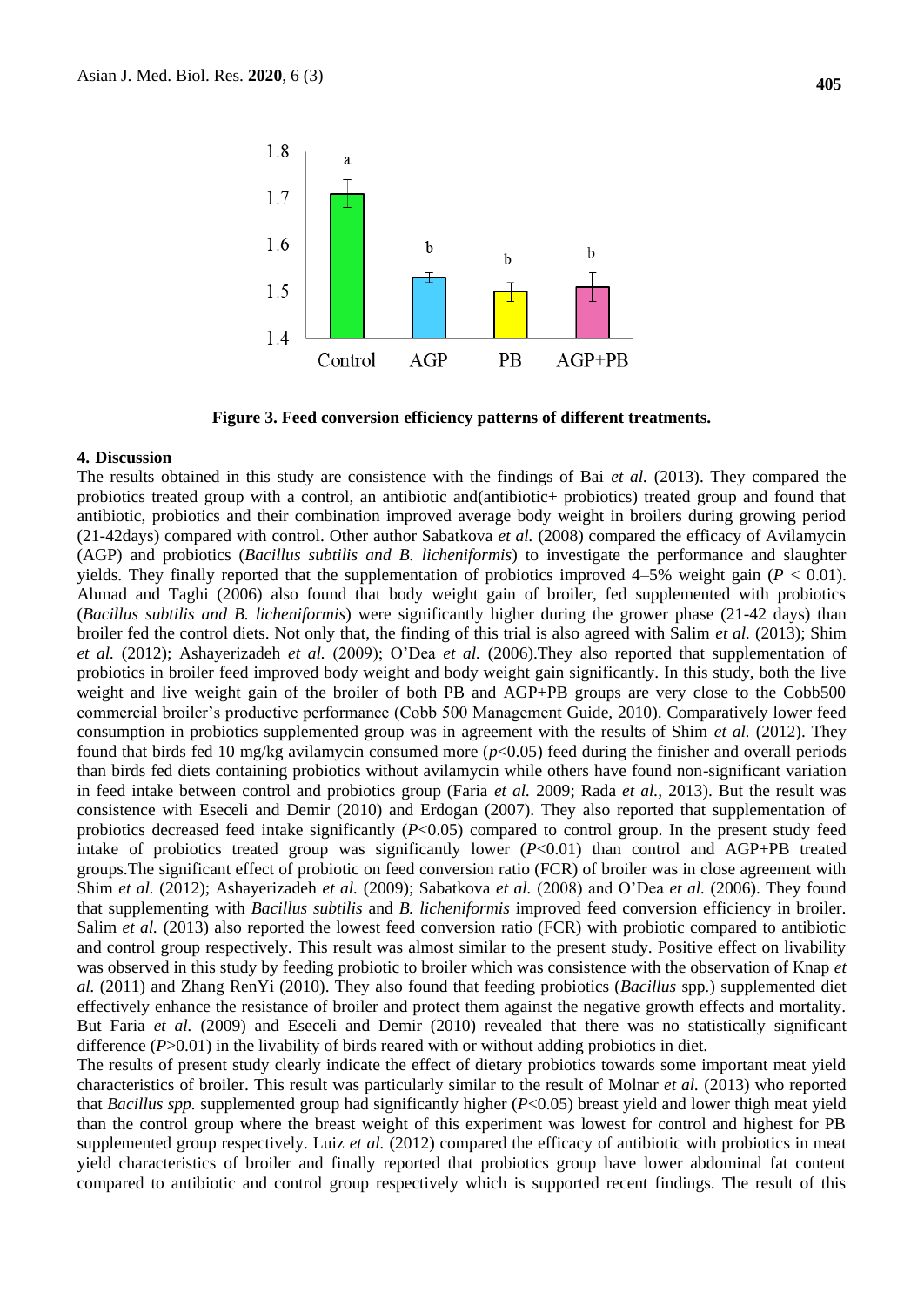study was also particularly consistent with the findings of Xiaolu *et al.* (2012), who reported that the supplementation of *Bacillus licheniformis* resulted in increased protein and free amino acid contents, and decreased fat content in chicken breast fillet (*P*<0.05). Moreira *et al.* (2001) found no significant difference in carcass yield between birds that were fed probiotic and control diet. However, the result of this study agreed well with the findings of Lei *et al.* (2013) and Sabatkova *et al.* (2008).

The present study clearly indicates that feeding of AGP, PB and their combination had beneficial effect on the profitability of broiler. The combination of AGP+PB provided highest profit which is almost similar to PB group but higher than the control and AGP group. This result was particularly similar to the results of Roy *et al*  (2013) who reported that feeding probiotics to broiler was either similar or more profitable than combination of AGP+PB while better than AGP alone.

## **5. Conclusions**

The AGP+PB and PB containing diet improved growth performance over AGP and control group.The PB containing diet improved breast meat, drumstick meat and reduced abdominal fat percentage whereas, control group had highest abdominal fat percentage. The profit per kg of body weight was higher in PB group compared to control.

## **Acknowledgements**

The authors are very much grateful Mr. Shakhawat Hossain, Head of Marketing, Century Agro Limited for providing AGP. The authors are also thankful to Department of Poultry Science, Bangladesh Agricultural University, Mymensingh-2202.

## **Conflict of interest**

None to declare.

## **References**

- Ahmad K and G Taghi, 2006. Effect of probiotic on performance and immune competence in broiler chicks. J. Poult. Sci., 43: 296-300.
- Alexopoulos IL, A Georgoulakis, SK Tzivara, A Kritas, SC Siochu and Kyriakis, 2004. Field evaluation of the efficacy of a probiotic containing *Bacillus licheniformis and Bacillus subtilis* spores, on the health status and performance of sows and their litters. J. Anim. Physio. Nutri., 88: 381-392.
- Ashayerizadeh A, N Dabiri, O Ashayrizadeh, KH Mizadeh, H Roshanfekr and M Mamooee, 2009. Effects of dietary antibiotic, probiotic and prebiotic as growth promoter on growth performance, carcass characteristics and hematological indices of broiler chickens. Pak. J. Biol. Sci., 12: 52-57.
- Awad WA, Ghareeb K., Raheem AS and Böhm J, 2009. Effects of dietary inclusion of probiotic. J. Poult. Sci., 88: 49-56.
- Bai SP, AM Wu, XM Ding, Y Lei, J Bai and JS Chio, 2013. Effects of probiotic-supplemented diets on growth performance and intestinal immune characteristics of broiler chickens. J. Poult. Sci., 92: 633-670.
- Cobb 500 Management Guide. Revised 2010. cobb.vantress.com
- Coppola MM and CG Turns, 2004. Probioticos e resposta immune. Ciencia Rural., 34: 1297-1303.
- Erdogan Z, 2007. The use of antibiotic and probiotic in broiler diets. Lalaham-Hayvancilik-Arastirmaenstitusu-Dergisi., 39: 37-69.
- Eseceli H and E Demir, 2010. The effect of Bio-MosReg. Mannan oligosaccharide and antibiotic growth promoter on performance of broiler. J. Anim.Vet. Adv., 9: 392-395.
- Faria DE, APF Henrique and R Franzolin, 2009. Alternatives to the use of antibiotic growth promoter for broiler chickens. Cienc. Anim. Bras., 10: 18-28.
- Fuller R, 1989. Probiotics in man and animals. J. App. Biotechnol., 66: 365-378.
- Knap I, B Lund, AB Kehle, C Hofacre and G Mathis, 2010. *Bacillus licheniformis* prevents necrotic enteritis in broiler chickens. J. Ameri. Asso.Avi. Dis., 54: 931-935.
- Lei K, YL Li, DY Yu and WF Li, 2013. Influence of dietary inclusion of *Bacillus licheniformis* on laying performance, egg quality, antioxidant enzyme activityand intestinal barrier function of laying hen. J. Poult. Sci., 92: 2389-2395.
- Luiz G, A Aristides, A Oba and M Shimokomaki, 2012. The effects of biotic additives on growth performance and meat qualities of broiler. Int. J. Poult. Sci., 11: 599-604.